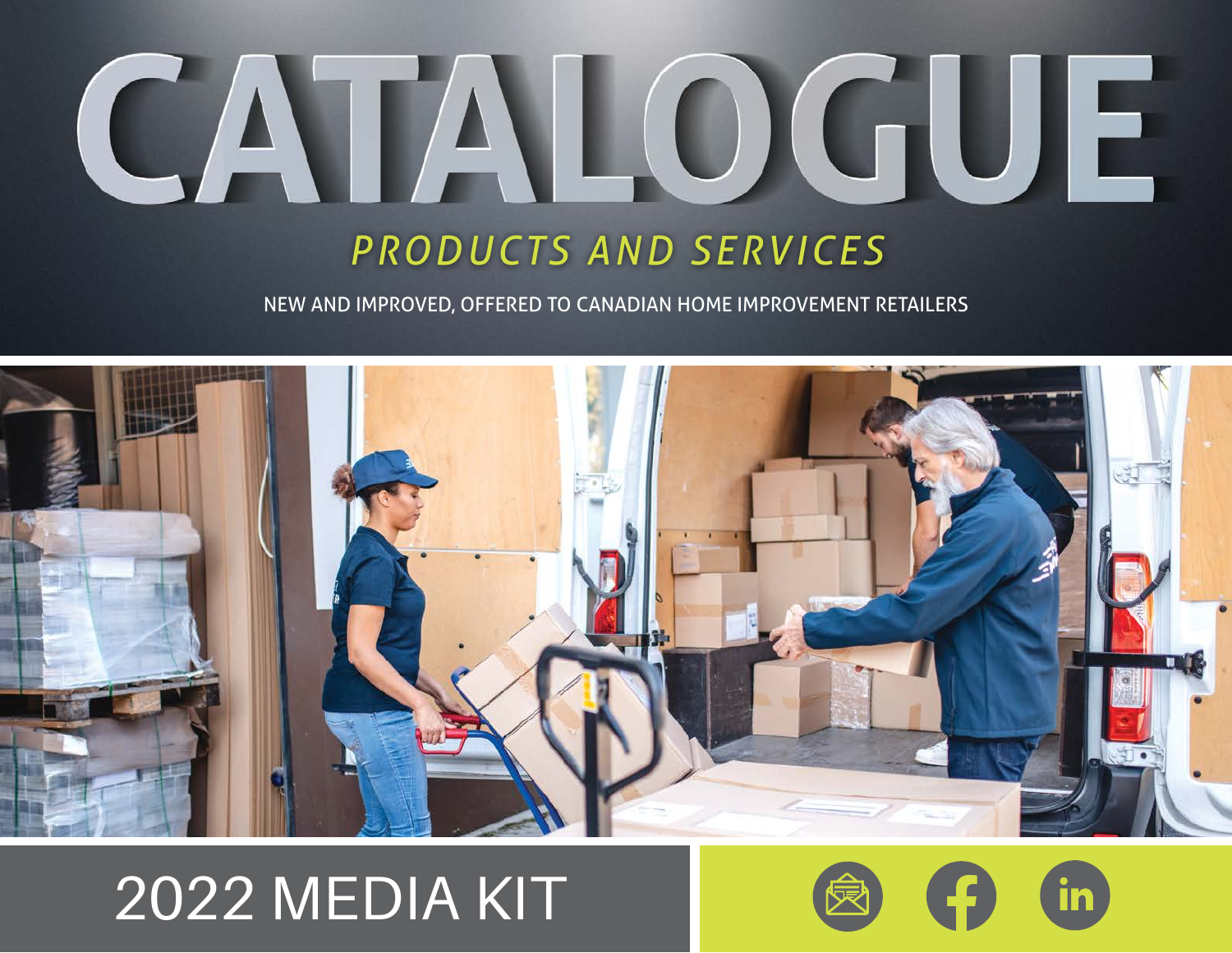

*THE LEADER IN THE COUNTRY TO CREATE AWARENESS ABOUT YOUR NEW OFFERINGS*

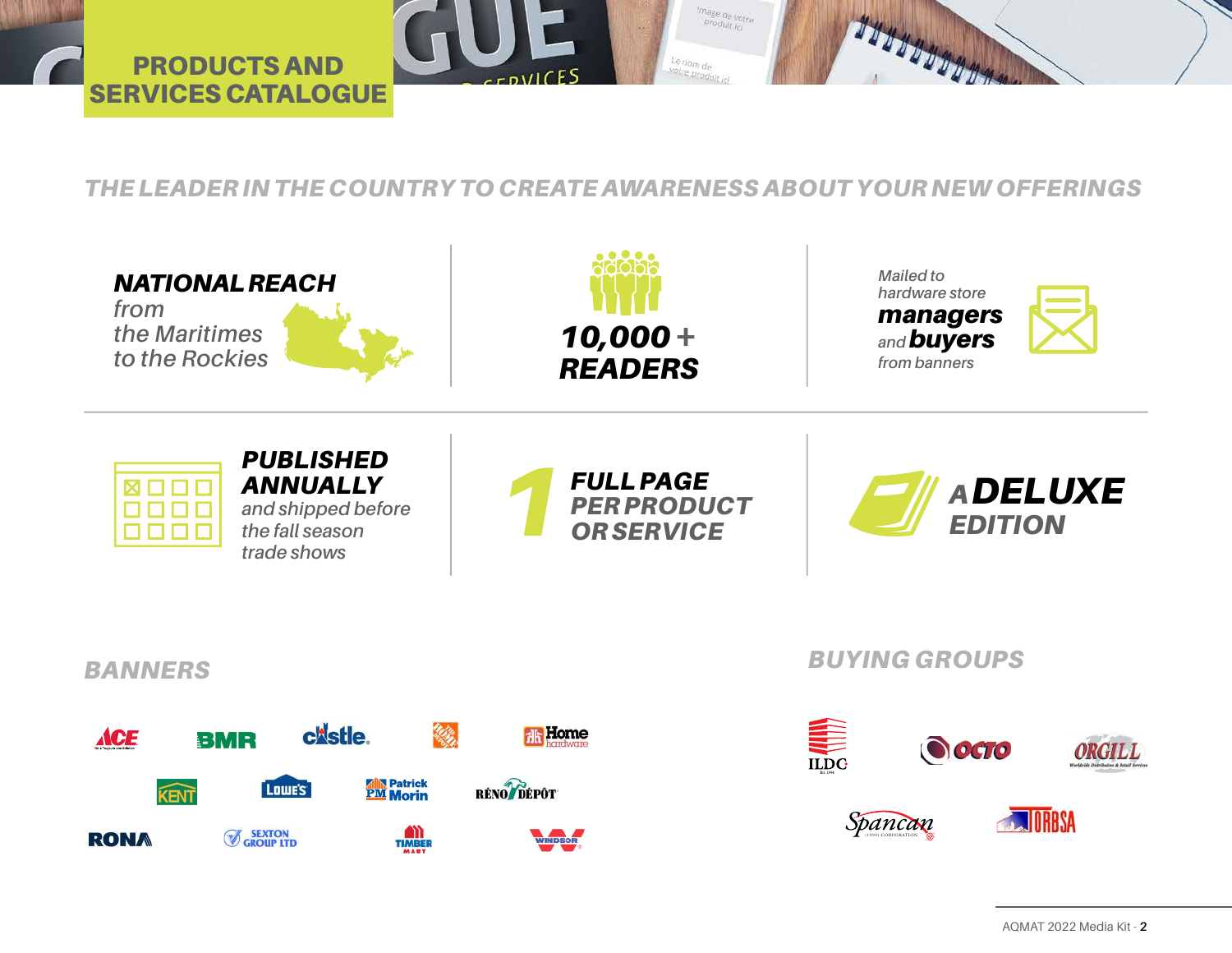# PRODUCTS AND SERVICES CATALOGUE



# **DIGITAL VERSION HOUSED ON THE WEBSITE**

**+ FEATURED IN ROTATION ON THE WEBSITE'S HOMEPAGE UNDER «PRODUCTS TO DISCOVER»**



# **INDIVIDUAL PRESENTATION ON THE AQMAT'S FACEBOOK PAGE**

- A convenient 8.5'' x 5.5'' format
- A single product or service per page
- Generally 100 products and services presented in each issue
- Each product description is bilingual\* and features an image
- A phone number and website are provided
- Each section is represented by a different colour for easy reference
- The smooth satin finish paper, the perfect binding and the cardboard cover ensure pleasant contact
- The FSC label certifies that the paper used for the AQMAT Catalogue comes from sustainably managed forests, and allows readers to read in good conscience
	- *\* As editor, the AQMAT reserves the right to revise texts. Any major change will be approved by the advertiser.*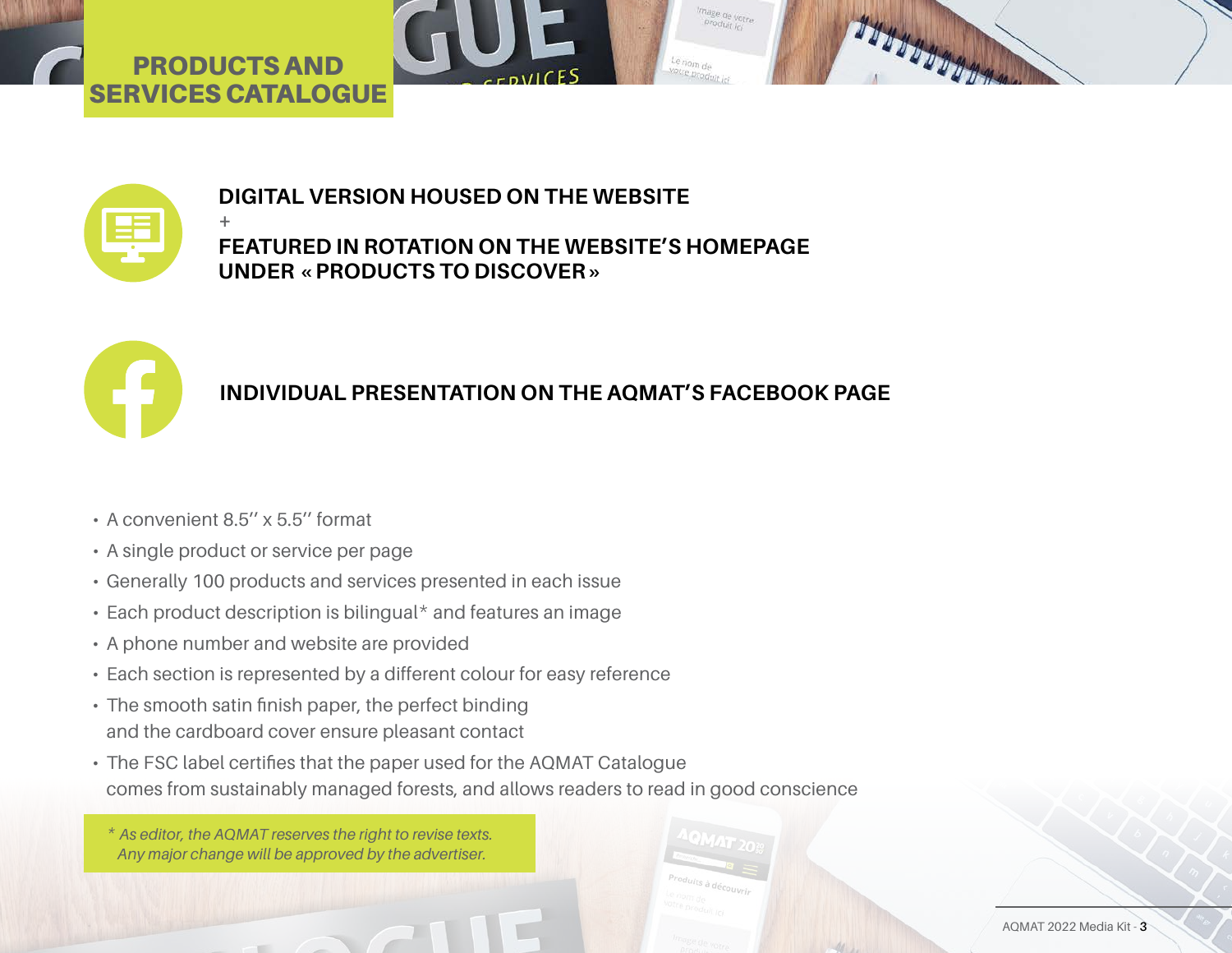# WHAT TO PUBLISH IN THE CATALOGUE?



# A NEW PRODUCT

- New to the market
- New product name
- A change in product format
- New colour
- New packaging or label



# A PRODUCT IMPROVEMENT

- Expansion of existing product line
- New technical characteristics of a product
- New accreditation or certification



# A SERVICE

- New store display
- Shipping, financing or information solutions
- Closer warehousing capabilities
- Product accessibility at buying group's main warehouse

**Tip:** Checkmark the appropriate box from the form for items:

- accredited as part of the "Well Made Here" program
- qualified as finalists of the concours innovation contest.



# **Tip:**

Provide a ready-made QR code to use for additional information about the product or service



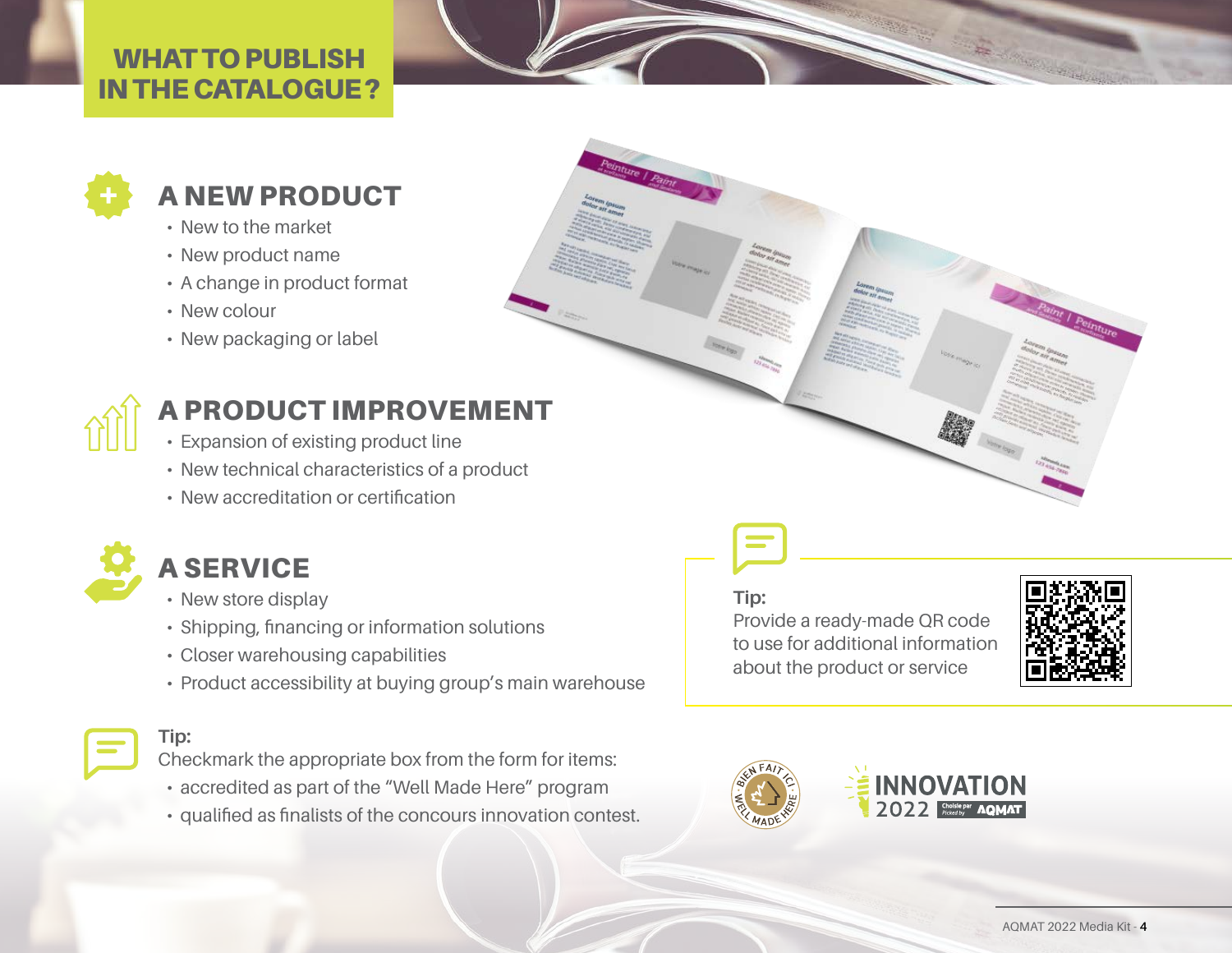# PUBLICATION CALENDAR



## **Your advisor** *Jasmine Sylvère*

**Senior Advisor, Promotion and Advertising Tel. : 450 646-5842, ext. 227 Mobile : 514 262-9489 jasmine@aqmat.org**

| <b>PUBLICATION</b>              | <b>CLOSING DATE</b> | <b>MATERIAL DUE DATE</b> | <b>PUBLICATION DATE</b>                   |
|---------------------------------|---------------------|--------------------------|-------------------------------------------|
| Products and Services Catalogue | May 31, 2022        | June 6, 2022             | Summer 2022<br>(In time for buying shows) |

*Dates are subject to change without notice.*

| <b>FIRST PRODUCT</b>    | \$850   | <b>INNER COVER PAGE C2/C3</b> | \$3,200 |
|-------------------------|---------|-------------------------------|---------|
|                         |         |                               |         |
| PER ADDITIONNAL PRODUCT | \$500   | <b>BACK COVER PAGE C4</b>     | \$3,600 |
|                         |         |                               |         |
| <b>10 PRODUCTS</b>      | \$4,000 | <b>FULL-PAGE AD Page 3</b>    | \$3,000 |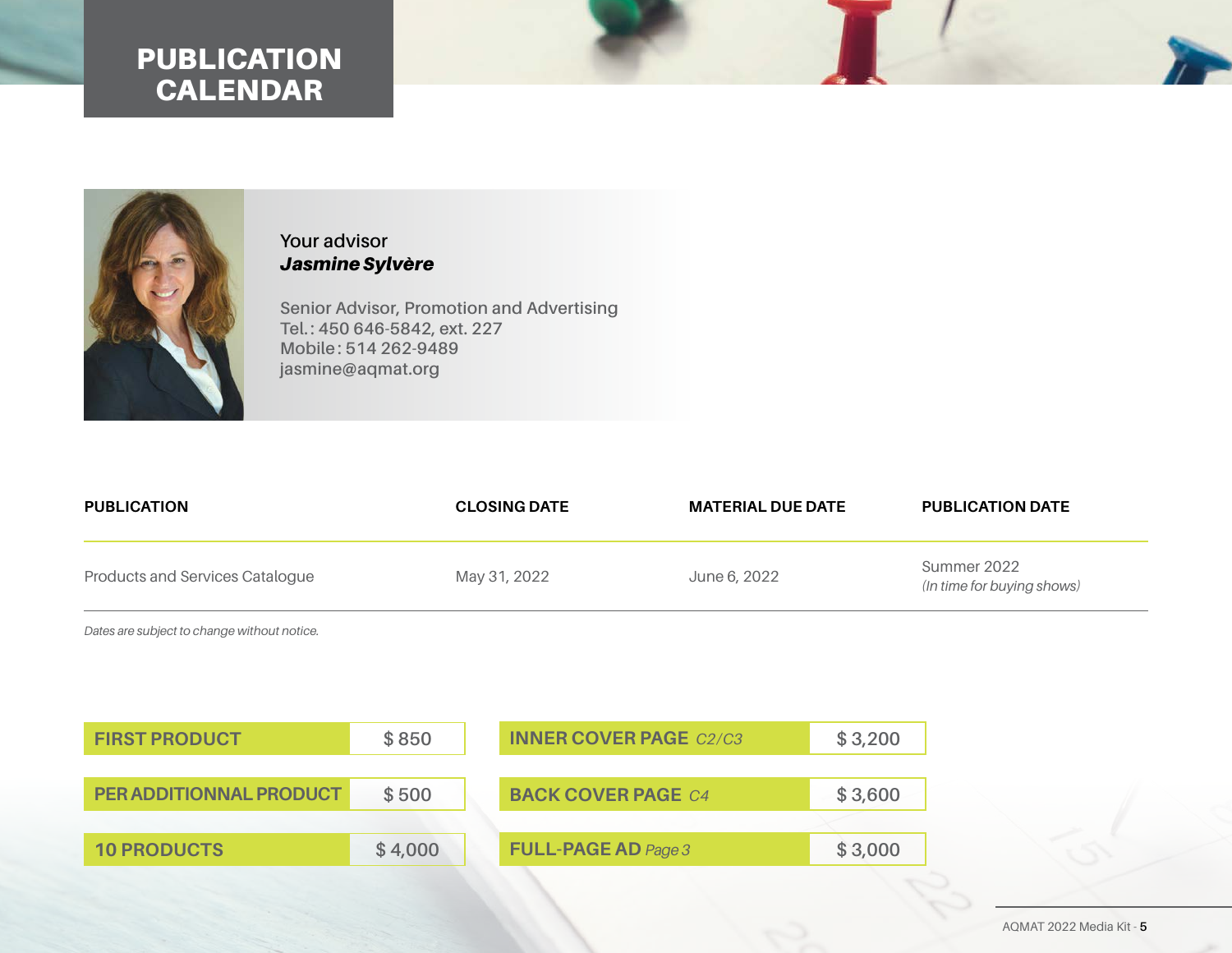# PRODUCTS OR SERVICES



# AD PAGES *(PAGES C2, C3, C4)*



### FOR EACH PRODUCT OR SERVICE, YOU MUST PROVIDE:

#### **Images :** An image that shows the product / service

- · PDF, JPG, PNG at 300 dpi in CMYK  $\cdot$  4 x 4 in.
- · No graphic editing, no text on the image
- · Include product / service name in the image file name

#### **Logo:** The business logo and / or the brand logo for the product/service

· AI, EPS, PDF, JPG, PNG at 300 dpi in CMYK · Include the word logo in the image file name

#### **QR Code:** Ready-made Code QR leading to additional online info about the product or service.

· PDF, JPG, PNG at 300 DPI

 $.4 \times 4$  in.

#### **Text:** Informational text that describes usage and characteristics of the product / service

- · English version titre et texte
- · French version titre et texte
- · Max. 75 words per version

#### **Availability:** In the form, indicate which banners carry the product, or, if it is in introductory phase.

### CONDITIONS AND ADDITIONAL FEES:

- 1. Our editorial team will review and correct everything. You will be able to approve the final version of the text if major changes are made.
- 2. Writing fees of \$100 per text will be charged if you do not provide a text of approximately 75 words.
- 3. Translation fees of \$100 per text will be charged if you do not provide text in both English and French.

# **FULL PAGE L** 8.5" **H** 5.5"

*Inside Covers, Page 3 and Back Cover*

#### SEND IN READY-MADE-ADS

- · Ad must be **bilingual**. English and French text must be the same font size.
- ·Cut margins placed outside the bleed.
- · Images and fonts must be included in or sent with the file.

**Safety margin (text): 1/2 in.** 

**Bleed:** 1/8 in.

**Accepted files :** High resolution PDF

**Resolution:** Document and images must be 300 dpi

**Colour:** CMYK, no Pantone colours

#### SENDING THE MATERIAL

**Email or** *WeTransfer* **or similar file sharing service** ccournoyer@aqmat.org

**For more information** please, contact Jasmine Sylvère 450 646-5842, ext. 227 - jasmine@aqmat.org